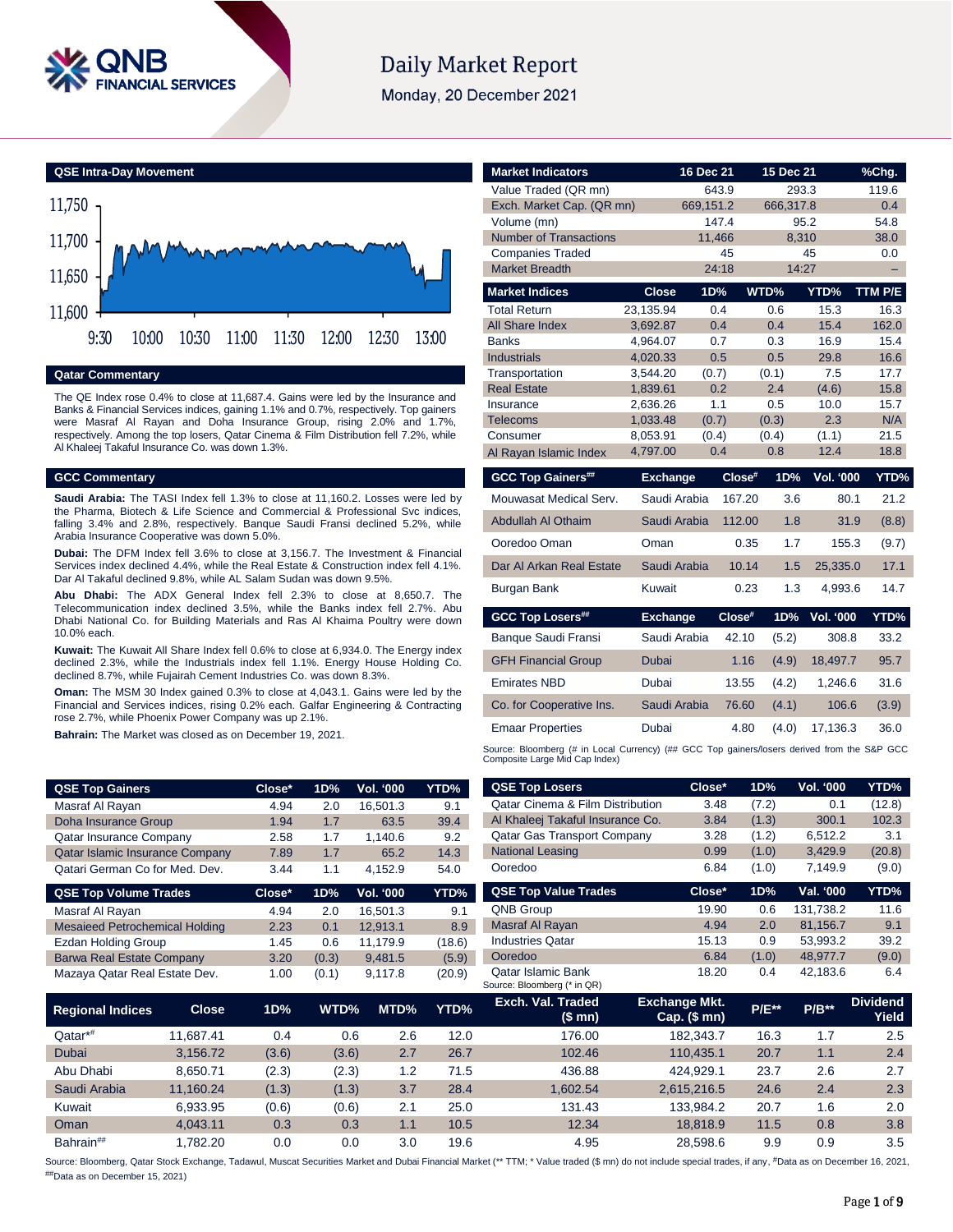# **Qatar Market Commentary**

- The QE Index rose 0.4% to close at 11,687.4. The Insurance and Banks & Financial Services indices led the gains. The index rose on the back of buying support from GCC shareholders despite selling pressure from Qatari, Arab and foreign shareholders.
- Masraf Al Rayan and Doha Insurance Group were the top gainers, rising 2.0% and 1.7%, respectively. Among the top losers, Qatar Cinema & Film Distribution fell 7.2%, while Al Khaleej Takaful Insurance Co. was down 1.3%.
- Volume of shares traded on Thursday rose by 54.8% to 147.4mn from 95.2mn on Wednesday. Further, as compared to the 30-day moving average of 129.4mn, volume for the day was 13.9% higher. Masraf Al Rayan and Mesaieed Petrochemical Holding were the most active stocks, contributing 11.2% and 8.8% to the total volume, respectively.

| <b>Overall Activity</b>        | Buy $\%^*$ | Sell %*  | Net (QR)       |
|--------------------------------|------------|----------|----------------|
| Qatari Individuals             | 14.81%     | 17.99%   | (20,513,744.1) |
| <b>Qatari Institutions</b>     | 17.36%     | 15.26%   | 13,489,425.1   |
| Qatari                         | 32.16%     | 33.26%   | (7,024,319.0)  |
| <b>GCC Individuals</b>         | 0.53%      | 0.32%    | 1,401,662.8    |
| <b>GCC</b> Institutions        | 2.33%      | 0.23%    | 13,518,528.6   |
| <b>GCC</b>                     | 2.87%      | 0.55%    | 14,920,191.4   |
| Arab Individuals               | 5.30%      | 5.35%    | (326, 533.7)   |
| <b>Arab Institutions</b>       | $0.00\%$   | $0.00\%$ |                |
| Arab                           | 5.30%      | 5.35%    | (326, 533.7)   |
| <b>Foreigners Individuals</b>  | 1.64%      | 1.41%    | 1,431,039.3    |
| <b>Foreigners Institutions</b> | 58.04%     | 59.43%   | (9,000,378.1)  |
| <b>Foreigners</b>              | 59.67%     | 60.85%   | (7,569,338.8)  |

Source: Qatar Stock Exchange (\*as a % of traded value)

# **Ratings and Global Economic Data**

# **Ratings Updates**

| Company                          | Agency        | Market | Tvpe*           | Old Rating | <b>New Rating</b> | <b>Rating Change</b> | Outlook         | <b>Outlook Change</b>    |
|----------------------------------|---------------|--------|-----------------|------------|-------------------|----------------------|-----------------|--------------------------|
| Al Sagr National<br>Insurance Co | <b>AMBest</b> | UAE    | T–Issuer Credit | bb-        | bb                |                      | <b>Negative</b> | $\overline{\phantom{0}}$ |

Source: News reports, Bloomberg (\* LT – Long Term,)

### **Global Economic Data**

| <b>Date</b> | <b>Market</b> | <b>Source</b>                            | Indicator                            | <b>Period</b> | <b>Actual</b>    | <b>Consensus</b>         | <b>Previous</b>  |
|-------------|---------------|------------------------------------------|--------------------------------------|---------------|------------------|--------------------------|------------------|
| $12 - 16$   | <b>US</b>     | Department of Labor                      | <b>Initial Jobless Claims</b>        | 11-Dec        | 206k             | 200k                     | 188k             |
| $12 - 16$   | <b>US</b>     | <b>Department of Labor</b>               | <b>Continuing Claims</b>             | 04-Dec        | 1845k            | 1943k                    | 1999k            |
| $12 - 16$   | <b>US</b>     | <b>Federal Reserve</b>                   | <b>Industrial Production MoM</b>     | Nov           | 0.50%            | 0.60%                    | 1.70%            |
| $12 - 16$   | <b>US</b>     | <b>Federal Reserve</b>                   | <b>Capacity Utilization</b>          | <b>Nov</b>    | 76.80%           | 76.80%                   | 76.50%           |
| $12 - 16$   | <b>US</b>     | <b>Federal Reserve</b>                   | Manufacturing (SIC) Production       | Nov           | 0.70%            | 0.70%                    | 1.40%            |
| $12 - 16$   | <b>US</b>     | <b>Markit</b>                            | Markit US Manufacturing PMI          | <b>Dec</b>    | 57.8             | 58.5                     | 58.3             |
| $12 - 16$   | US            | <b>Markit</b>                            | Markit US Composite PMI              | Dec           | 56.9             | --                       | 57.2             |
| $12 - 16$   | <b>US</b>     | <b>Markit</b>                            | <b>Markit US Services PMI</b>        | <b>Dec</b>    | 57.5             | 58.8                     | 58               |
| $12 - 16$   | <b>UK</b>     | <b>Markit</b>                            | Markit UK PMI Manufacturing SA       | Dec           | 57.6             | 57.6                     | 58.1             |
| $12 - 16$   | <b>UK</b>     | <b>Markit</b>                            | Markit/CIPS UK Services PMI          | Dec           | 53.2             | 57                       | 58.5             |
| $12 - 16$   | <b>UK</b>     | <b>Markit</b>                            | Markit/CIPS UK Composite PMI         | Dec           | 53.2             | 56.3                     | 57.6             |
| $12 - 17$   | <b>UK</b>     | GfK NOP (UK)                             | <b>GfK Consumer Confidence</b>       | <b>Dec</b>    | $-15$            | $-17$                    | $-14$            |
| $12 - 16$   | EU            | <b>Markit</b>                            | Markit Eurozone Manufacturing PMI    | <b>Dec</b>    | 58               | 57.8                     | 58.4             |
| $12 - 16$   | EU            | <b>Markit</b>                            | <b>Markit Eurozone Services PMI</b>  | <b>Dec</b>    | 53.3             | 54.3                     | 55.9             |
| $12 - 16$   | EU            | Markit                                   | Markit Eurozone Composite PMI        | Dec           | 53.4             | 54.4                     | 55.4             |
| $12 - 16$   | EU            | Eurostat                                 | <b>Trade Balance SA</b>              | Oct           | 2.4 <sub>b</sub> | 5.8 <sub>b</sub>         | 6.1 <sub>b</sub> |
| $12 - 16$   | EU            | Eurostat                                 | <b>Trade Balance NSA</b>             | Oct           | 3.6 <sub>b</sub> | --                       | 7.3 <sub>b</sub> |
| $12 - 17$   | EU            | Eurostat                                 | <b>CPI YoY</b>                       | <b>Nov</b>    | 4.90%            | 4.90%                    | 4.90%            |
| $12 - 17$   | EU            | Eurostat                                 | CPI Core YoY                         | Nov           | 2.60%            | 2.60%                    | 2.60%            |
| $12 - 17$   | EU            | Eurostat                                 | <b>CPI MoM</b>                       | <b>Nov</b>    | 0.40%            | 0.50%                    | 0.50%            |
| $12 - 17$   | EU            | Eurostat                                 | <b>Construction Output MoM</b>       | Oct           | 1.60%            | $\overline{\phantom{a}}$ | 1.00%            |
| $12 - 17$   | EU            | Eurostat                                 | <b>Construction Output YoY</b>       | Oct           | 4.40%            | --                       | 2.00%            |
| $12 - 16$   | Germany       | <b>Markit</b>                            | Markit/BME Germany Manufacturing PMI | Dec           | 57.9             | 56.9                     | 57.4             |
| $12 - 16$   | Germany       | <b>Markit</b>                            | <b>Markit Germany Services PMI</b>   | <b>Dec</b>    | 48.4             | 51                       | 52.7             |
| $12 - 16$   | Germany       | <b>Markit</b>                            | Markit/BME Germany Composite PMI     | Dec           | 50               | 51.1                     | 52.2             |
| $12 - 17$   | Germany       | <b>German Federal Statistical Office</b> | <b>PPI MoM</b>                       | Nov           | 0.80%            | 1.40%                    | 3.80%            |
| $12 - 17$   | Germany       | <b>German Federal Statistical Office</b> | PPI YoY                              | Nov           | 19.20%           | 20.00%                   | 18.40%           |
| $12 - 16$   | France        | <b>INSEE National Statistics Office</b>  | <b>Business Confidence</b>           | <b>Dec</b>    | 110              | 113                      | 113              |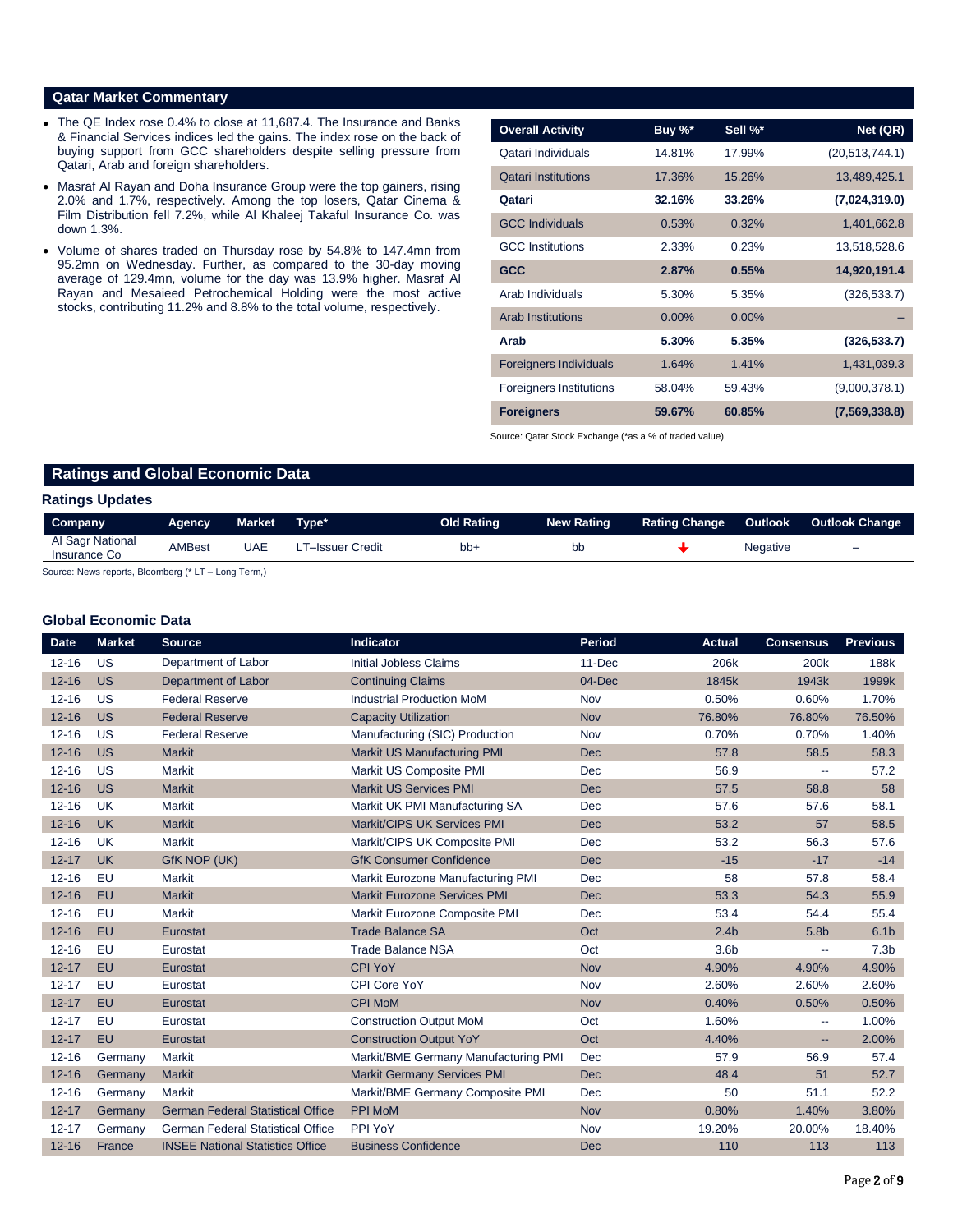| <b>Date</b> | <b>Market</b> | <b>Source</b>                           | <b>Indicator</b>                    | Period     | <b>Actual</b> | <b>Consensus</b> | <b>Previous</b> |
|-------------|---------------|-----------------------------------------|-------------------------------------|------------|---------------|------------------|-----------------|
| $12 - 16$   | France        | <b>INSEE National Statistics Office</b> | <b>Manufacturing Confidence</b>     | <b>Dec</b> | 111           | 109              | 110             |
| $12 - 16$   | France        | <b>INSEE National Statistics Office</b> | <b>Production Outlook Indicator</b> | Dec        | 21            | 15               | 19              |
| $12 - 16$   | France        | Markit                                  | Markit France Manufacturing PMI     | <b>Dec</b> | 54.9          | 55.4             | 55.9            |
| $12 - 16$   | France        | <b>Markit</b>                           | <b>Markit France Services PMI</b>   | Dec        | 57.1          | 56               | 57.4            |
| $12 - 16$   | France        | Markit                                  | Markit France Composite PMI         | <b>Dec</b> | 55.6          | 55               | 56.1            |
| $12 - 16$   | Japan         | Ministry of Finance Japan               | <b>Exports YoY</b>                  | <b>Nov</b> | 20.50%        | 21.00%           | 9.40%           |
| $12 - 16$   | Japan         | Ministry of Finance Japan               | Imports YoY                         | Nov        | 43.80%        | 40.00%           | 26.70%          |
| $12 - 16$   | Japan         | <b>Markit</b>                           | Jibun Bank Japan PMI Services       | Dec        | 51.1          |                  | 53              |
| $12 - 16$   | Japan         | Markit                                  | Jibun Bank Japan PMI Mfg            | <b>Dec</b> | 54.2          | --               | 54.5            |
| $12 - 16$   | Japan         | <b>Markit</b>                           | Jibun Bank Japan PMI Composite      | Dec        | 51.8          | $- -$            | 53.3            |

Source: Bloomberg (s.a. = seasonally adjusted; n.s.a. = non-seasonally adjusted; w.d.a. = working day adjusted)

# **News**

#### **Qatar**

- **QSE appoints Tamim Hamad Al Kuwari as new Chief Executive –** The Board of Directors of the Qatar Stock Exchange (QSE) has issued a decision appointing Tamim Hamad Al Kuwari, as CEO of the Qatar Stock Exchange, to succeed Rashid bin Ali Al Mansoori. Pursuant to the decision, Kuwari will assume the position of QSE's CEO as of Monday, December 20, 2021, while the services of Mansoori will end as will be referred to retirement due to reaching the legally defined standard retirement age, QSE said in a statement on Sunday. Kuwari and Mansoori will retain their positions as members of the Board of QSE. It should be noted that Mr. Tamim Hamad Al-Kuwari previously was the CEO of QINVEST from 2012-2021. In addition to his role as CEO, Tamim serves as an independent board member in "Msheireb Properties" and "Qatar Stock Exchange". Prior to joining Qinvest, Tamim was an MD in Goldman Sachs and CEO of the Qatar Office, from 2007 to 2012. Prior to joining Goldman Sachs, Tamim was the Chief Financial Officer for Qatargas Transport Company, Nakilat, where he successfully implemented an US\$ 8 billion program to finance 27 liquefied natural gas (LNG) vessels that ship LNG from Ras Laffan to customers worldwide. Prior joining Nakilat, Tamim served as the treasurer for the Qatargas Company. Earlier in his career he also worked as a trader at QNB Group, where he traded a range of financial products. Tamim has over 20 years of experience in investment banking and executing transactions, having worked at a number of leading Qatari and international institutions. (QSE)
- **Arab Cup boosts hotel bookings –** The FIFA Arab Cup Qatar 2021 has not only provided an unforgettable experience to football fans, but it has also given a reason to cheer for the local hospitality sector. Hotels in Qatar have witnessed a strong rise in bookings due to FIFA Arab Cup Qatar 2021. "We have seen a strong surge in bookings from Saudi, Oman and Kuwaiti markets. For FIFA Arab cup, we saw strong growth of tourist arrivals in the country with a large contingent of fans travelling over to Doha," Aurelio Giraudo, Cluster General Manager at Banyan Tree Doha At La Cigale Mushaireb & La Cigale Hotel Managed by Accor, told The Peninsula. "We foresee the trend of Saudi market to continue after the visit of Saudi Crown Prince. Saudi school holidays are starting from January 16 until February 3 next year, hence we have forecast strong numbers for this period from Saudi market for both our properties," he added. (Peninsula Qatar)
- **Doha Metro carries record 2.5mn passengers during Arab Cup –** The Qatar Railways Company (Qatar Rail) has announced that the total number of passengers who used the Doha Metro during the Arab Cup, hosted by Qatar from November 30 to December 18, exceeded 2.5mn passengers

with average of 130,000 passengers daily. Doha Metro provided a world-class transportation experience for the fans of the Arab Cup, as Qatar Rail has implemented unprecedented operational plans for Doha Metro in order to serve the fans of the tournament, which is considered a trial version of the 2022 World Cup. Doha Metro operated 50,000 trips during the tournament leading to 885,000 km and the average time between trains is 2.5 minutes in one line in one direction. (Qatar Tribune)

- **Oxford Economics: Qatar real GDP to grow 2.5% this year, 3.7% in 2022 –** Qatar's real GDP has been projected to grow 2.5% this year and 3.7% in 2022, according to Oxford Economics. In a report on Thursday, Oxford Economics said: "Our projections vary across economies given divergent growth strategies and different policy space. We are upbeat on the UAE and Qatar as they benefit from hosting international events (Expo and World Cup) and open the doors to global investment and workforce, while the Saudi National Investment Strategy supports its growth prospects despite scaling back of spending. Kuwait and Oman will find it harder to boost recovery against the backdrop of workforce nationalization policies and limited budget headroom." Oxford Economics anticipate a "strong recovery in economic output" across the GCC in 2022, with GDP growing at 5.2%, almost twice the pace this year. "It is challenging to forecast the impact of Omicron, given limited knowledge about the variant, but it is clear that downside risks stemming from the pandemic will linger for the foreseeable future." Oil sector performance, it said will lead the rebound next year, rising by almost 8%, following a modest 0.6% expansion in the last 12 months. The OPEC+ group has stuck to its plan to steadily increase production quotas and, despite adopting a flexible approach to policy, it is unlikely to adjust this unless the Omicron variant dents demand to the extent that leads to a marked decline in oil prices. (Gulf-Times.com)
- **Qatari realty firms named among region's top firms –** Qatari real estate companies have been ranked among the region's top companies by Forbes magazine. Qatari Diar, Ezdan Holding Group, and Barwa Real Estate Group have made it to the ranking of top companies in their respective categories in December's issue of Forbes Middle East. Qatari Diar is ranked fourth in 'Top 50 Real Estate Developers in MENA 2021'. "Established in 2005, Qatari Diar was founded by the Qatar Investment Authority sovereign wealth fund. It has a shared capital of \$8bn and 50 investment projects under development across 22 countries with a total investment value of around \$35bn as of 2020." noted the December 2021 issue of the magazine. In October 2021, Qatari Diar announced the first phase of its \$63.7m CityGate project in Egypt, which is projected to create around 200,000 jobs. The real estate market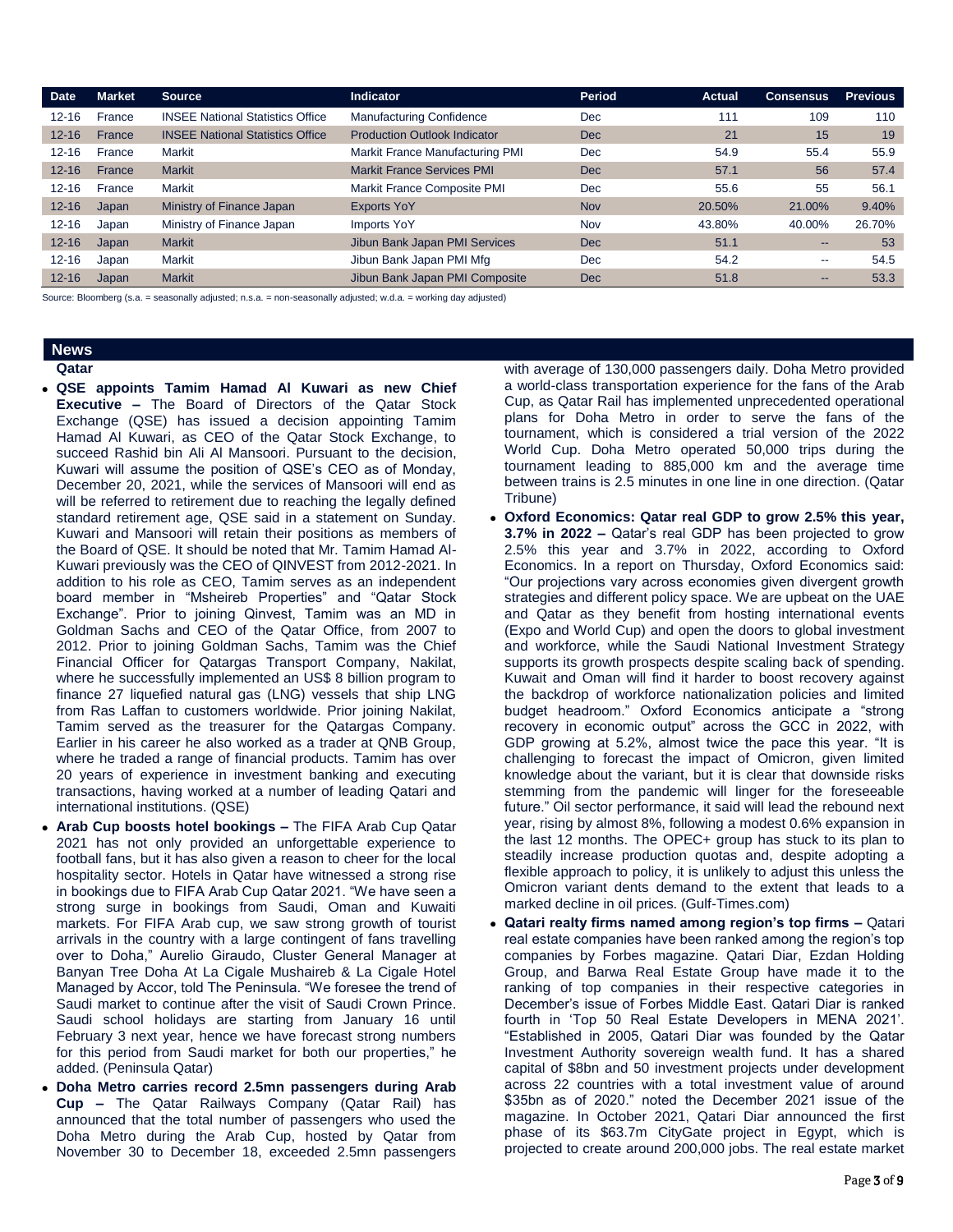is the cornerstone of any economy and the way it moves has a rippling effect. The Middle East's real estate sector appears to be bouncing back fast, with property prices increasing on the back of increased oil prices and government policies. Forbes Middle East December 2021 issue also said, Ezdan Holding Group ranked sixth in top 50 real estate developers in MENA. "Ezdan Holding Group was established in1960, initially founded as a private company called Thani Bin Abdullah Housing Group. It became Ezdan Real Estate Company in 2007 and was listed on the Qatar Stock Exchange. In September 2021, the company reported total assets of \$13.8bn and \$64.1m in net profit for the nine months of the year. The group's market cap was \$11.7bn as of November 9, 2021," noted the magazine. Barwa Real Estate Group has been ranked eighth in the ranking. "Barwa Real Estate Group operates 3.6 million square meters of total built space. It also owns Waseef Asset Management Company (Waseef), which pro-vides asset, property and facilities management services to Barwa's projects," Forbes issue said. (Peninsula Qatar)

- **IPI stabilizes in October –** The Industrial Production Index (IPI) in October 2021 reached 101.8 points remaining steady compared to September 2021, while increased by 0.7% compared to the corresponding month in 2020. Planning and Statistics Authority yesterday issued a press release for October 2021 of IPI to study and analyze the economic level of the state. This index details the growth of various industrial sectors in economy such as 'Mining', 'Manufacturing', 'Electricity production', and 'Water production and desalination'. It is a shortterm quantitative index that measures the changes in the volume of productions of a selected basket of industrial products over a given period with respect to that in a chosen period called the base period. The Industrial Production Index consists of three main components: 'Mining' with a relative importance of 83.6%, 'Manufacturing' with a relative importance of 15.2%, 'Electricity' with a relative importance of 0.7%, and finally 'Water' with a relative importance of 0.5%. The index of mining sector showed a decrease by 0.1% compared to the previous month (September 2021), as a result of the decrease in the quantities of 'crude oil petroleum and natural gas' by 0.1%, and 'Other mining and quarrying' showed a decrease by 0.3%. When compared to the corresponding month of the previous year (October 2020), the IPI of Mining decreased by 0.2%. The index of manufacturing sector showed an increase by 1.1% compared to the previous month (September 2021). The groups showed an increase include: 'Manufacture of refined petroleum products' by 12.6%, and 'Manufacture of chemicals and chemical products' by 0.2%. However, a decrease recorded in ''Printing and reproduction of recorded media'' by 27.9%, 'Manufacture of basic metals' by 6.2%, 'Manufacture of rubber and plastics products' by 3.0%, 'Manufacture of beverages' by 2.5%, 'Manufacture of food products' by 2.0%, and 'Manufacture of Cement and other non-metallic mineral products' by 1.4%. (Peninsula Qatar)
- **QatarEnergy wins working interest in large Brazilian oil field –** QatarEnergy, in a consortium with TotalEnergies and Petronas, has been awarded the Sépia Surplus Production Sharing Contract (PSC), under the Second Transfer of Rights Surplus Bidding Round, by Brazil's National Agency of Petroleum, Natural Gas and Biofuels (ANP). Under the terms of the PSC and associated agreements, QatarEnergy will hold a 21% interest in the PSC, alongside operator Petrobras (30%), TotalEnergies (28%) and Petronas (21%), QatarEnergy said in a press statement. Located in water depths of about 2,000 meters off the coast of Rio de Janeiro in the prolific Santos Basin, Sépia is a multi-billion barrel, pre-salt oil field. Production from the Sépia field started in August 2021 through a dedicated Floating

Production, Storage and Offloading unit (FPSO) with a production capacity of 180,000 barrels of oil per day. A second FPSO is expected to be sanctioned in the near future to increase the overall production capacity of the field to more than 350,000 barrels of oil per day. Commenting on this occasion, His Excellency Mr. Saad Sherida Al-Kaabi, the Minister of State for Energy Affairs, the President and CEO of QatarEnergy said: "We are delighted with this successful joint-bid to secure an interest in this world-class asset. This achievement marks a significant expansion of our business in Brazil, a key country for QatarEnergy, as we continue to deliver our growth strategy focused on energy efficient hydrocarbon development and supply." HE Minister Al-Kaabi added, "We are particularly pleased to achieve this landmark deal with our esteemed partners, Petrobras, TotalEnergies and Petronas, and we look forward to working with them to achieve the full potential of this important asset. I would like to take this opportunity to thank the ANP and the Brazilian authorities for this opportunity and for their ongoing support and valuable cooperation." The acquisition, which is expected to close in the first half of 2022, further establishes QatarEnergy as one of the leading upstream players in Brazil where it already holds working interests in a producing field and numerous exploration blocks. (Gulf-Times.com)

- **Qatar's record bet on London homes sees \$900mn of sales –** It was a real estate deal that broke UK price records, while sparking controversy that led to a royal objection, a costly redesign and a hostile split with the co-developer. But almost 14 years and a market slump later, there are signs of progress for Qatari Diar Real Estate Investment Co.'s Chelsea Barracks. Properties worth about 200mn Pounds (\$265mn) have been sold in the west London project this year, taking the total to about 683mn Pounds, according to a spokesperson for Chelsea Barracks. With construction complete on roughly 80 luxury homes, 92% of the finished properties have found owners, the spokesperson said. "2021 has been a highly successful year for Chelsea Barracks in a challenging global environment," said Richard Oakes, chief sales and marketing officer for Qatari Diar. After splashing more than \$1bn on the former army barracks in 2008, the site's owners are now signing deals with the world's wealthiest home owners from Turkey to Hong Kong. (Bloomberg)
- **OIL TENDER: Qatar sells marine, light crude at +\$1-\$1.05 per barrel –** Qatar Petroleum for the Sale of Petroleum Products Company Limited (QPSPP) sold a cargo each of Qatar Marine and Qatar Land crude for February loading at ~\$1-\$1.05/barrel premium to Dubai benchmark price, according to traders who asked not to be identified. Standard cargo size 500k barrels. (Bloomberg)
- **OIL TENDER: Qatar sells February Al-Shaheen at average +\$1.55-\$1.60 per barrel –** Qatar Petroleum for the Sale of Petroleum Products Company Limited (QPSPP) sold Al-Shaheen crude for Feb. loading at an average premium of ~\$1.55-\$1.60/bbl to Dubai benchmark price, according to traders who asked not to be identified. QPSPP had offered four cargoes of the grade for loading Feb. 1-2, 15-16, 25-26 and 26- 27. The company sold three cargoes of January loading Al-Shaheen crude at an average premium of ~\$3.40-\$3.50 per barrel to Dubai benchmark price via a tender last month. (Bloomberg)
- **AED9.2bn UAE foreign trade with Qatar in 9 months –** The total value of the UAE's non-oil foreign trade with Qatar amounted to about AED 9bn and 222mn during the first nine months of this year, according to the latest statistics of the Federal Competitiveness and Statistics Center. According to the statistics, trade was distributed at AED4.06bn in imports and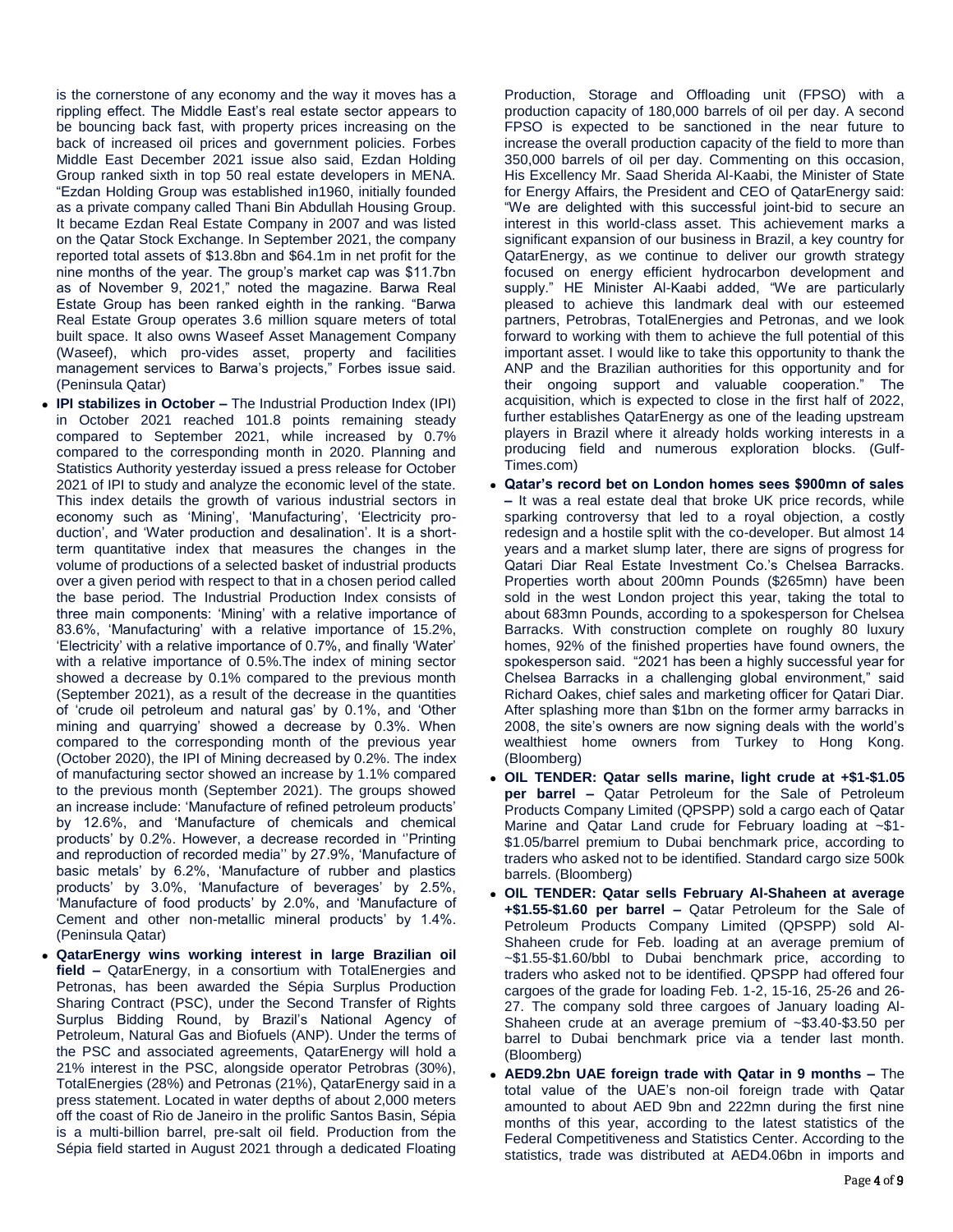AED5.16bn in total exports, including national exports and reexports. (Bloomberg)

- **Tahfeez, Tawteen to boost Qatar's private sector, homegrown companies –** The Ministry of Finance's 'Tahfeez' and QatarEnergy's 'Tawteen' will strengthen and support the growth of Qatar's private sector and homegrown companies. Qatar's policy has been to diversify its economy away from oil and gas and reduce dependence on hydrocarbon resources. Undoubtedly, initiatives such as 'Tahfeez' and 'Tawteen' will enhance Qatar's local offering and contribute to diversifying the economy in line with the National Vision 2030 set forth by His Highness the Amir Sheikh Tamim bin Hamad Al-Thani. Recently, the Ministry of Finance said 'Tahfeez' will consist of three pillars - Qatar In-Country Value (QICV), Environmental, Social and Governance (ESG) and Small and Medium Enterprises (SMEs). 'Tawteen' is based on three pillars, with the ambition to build a resilient and competitive energy sector in Qatar. (Gulf-Times.com)
- **Urban farming startup Infarm gets backing from Qatar Wealth Fund –** Indoor farming startup Infarm raised an extra \$200mn from investors including the Qatar Investment Authority to fund a push into new markets such as the Middle East as part of a global expansion. Infarm grows products like salad greens and herbs in indoor centers in Europe, North America and Japan, and supplies retailers like Amazon Fresh, Metro AG and Marks & Spencer Group Plc. The Amsterdam-headquartered company plans to use the new funding to expand to more fruit and vegetables and to open its first center in Qatar in 2023 as it enters new markets in the Middle East and Asia-Pacific. (Bloomberg)
- **Qatar Airways, British Airways to further extend joint business –** British Airways and Qatar Airways have marked the next milestone in their Joint Business Partnership, as they announce their intent to extend their joint business. The news follows British Airways' relaunch of daily services to Doha, with the airline's first flight taking off from Gatwick last week, giving customers access to Qatar Airways' expansive global network with connections from Doha to over 100 destinations across the world. The flight was operated by a Boeing 777-200ER aircraft featuring three cabins - Club World (business class), World Traveler Plus (premium economy) and World Traveler (economy). This winter, the airlines will jointly operate up to six daily flights between London and Doha - five from London Heathrow and one from London Gatwick. Following on from this milestone in their partnership, the two airlines announce that they intend to further expand their joint business and offer customers access to more destinations on their respective networks. The proposed expansion will give customers enhanced access from Europe to popular destinations in the Middle East, Asia, Africa and Australasia, such as Singapore, Sydney, Colombo and Nairobi. It will also improve access to destinations across Europe such as Amsterdam, Madrid or Dublin. (Gulf-Times.com)
- **Qatar Airways resumes non-stop flights to Bulgaria –** Qatar Airways celebrated the return of its non-stop flights between Doha and Sofia, Bulgaria effective December 16. (Peninsula Qatar)

# **International**

 **US economy on track for solid start to 2022 as spending holds –** The US economy is on track for a strong finish to 2021 and a solid start to 2022 as consumers and businesses keep spending despite high inflation, staffing challenges, persistent Covid-19 infections and lingering supply constraints. According to Bloomberg's latest monthly survey of economists, the economy will expand an annualized 6% in the fourth quarter

before down-shifting to a still-solid 3.7% average pace in the first half of 2022. During the last expansion quarterly growth averaged around 2.3%. Most-recent data showed further strength in manufacturing output, a rebound in home construction, robust household spending and improving labor market conditions. Against this backdrop of steady demand and investment, inflationary pressures are set to persist through much of next year. Forecasts for the personal consumption expenditures price gauge, which the Federal Reserve uses for its inflation target, were boosted for each quarter through the end of next year. Fed officials signaled at this week's meeting that they're ready to raise interest rates at a faster pace in 2022, intensifying their battle against rapid price increases. (Bloomberg)

- **Fed policymakers make case for rate hikes after end of bond-buying taper –** Citing high US inflation and a job market that's nearing its full potential at least while the COVID-19 pandemic continues, Federal Reserve policymakers on Friday laid out a case for raising interest rates soon after the central bank ends its bond-buying program in March. And it wasn't just the Fed's inflation-focused hawks who were doing it. San Francisco Fed President Mary Daly, who as little as a month ago was calling for the central bank to show patience in its policy stance to allow more workers to reenter the labor market, said she would support two or three rate hikes next year, and did not rule out raising borrowing costs in March when asked about a start date. "I have adjusted my stance," Daly said in an interview with the Wall Street Journal, noting the burden that rising prices could put on families and nodding to the difficulty firms are having hiring workers and the health fears that are keeping many from seeking jobs. "If we try to push the labor market now when clearly many Americans who are sidelined don't want to come in ... if we push too hard, and then we have to raise rates rapidly, then we end up with a really sharp pullback and historically a very sharp pullback on the part of the Fed, it results in a recession," she said in the interview. "If we see that the economy is delivering high inflation, even if we expect that inflation to not persist past the pandemic, and we see the labor market is extremely tight, even though we don't expect that to be true past the pandemic, then the policy action that would be appropriate is, after tapering, to raise the interest rate." The remarks from one of the Fed's most ardent supporters of an employment-focused monetary policy drove home the depths of the shift among Fed policymakers over the last several weeks, as measures of inflation have continued to run at more than double the central bank's 2% target and the unemployment rate fell to 4.2%, near policymakers' estimate of full employment. Earlier this week, Fed policymakers unanimously agreed to speed up the wind-down of the central bank's bond-buying program, with a plan to end the asset purchases in March so as to allow time for the three interest rate hikes that most Fed policymakers now believe will be needed next year. The central bank initiated its bond-buying program in 2020 to shelter the economy from the fallout from the pandemic. Until it recently began tapering the purchases, it was buying \$120bn in Treasuries and mortgage-backed securities each month. (Reuters)
- **UK, Australia sign deal forecast to create 10bn Pounds in extra trade –** Britain and Australia have signed a free trade deal projected to eventually boost bilateral trade by over 10bn Pounds (\$13.3bn), eliminating tariffs, opening up sectors like agriculture and allowing freer movement for service-sector professionals. The elimination of tariffs on Australian wine, and a tariff-free quota for beef will help exporters hit by sanctions in China to pivot to British sales. British cars, whiskey, confectionary and cosmetics will see tariffs phased out in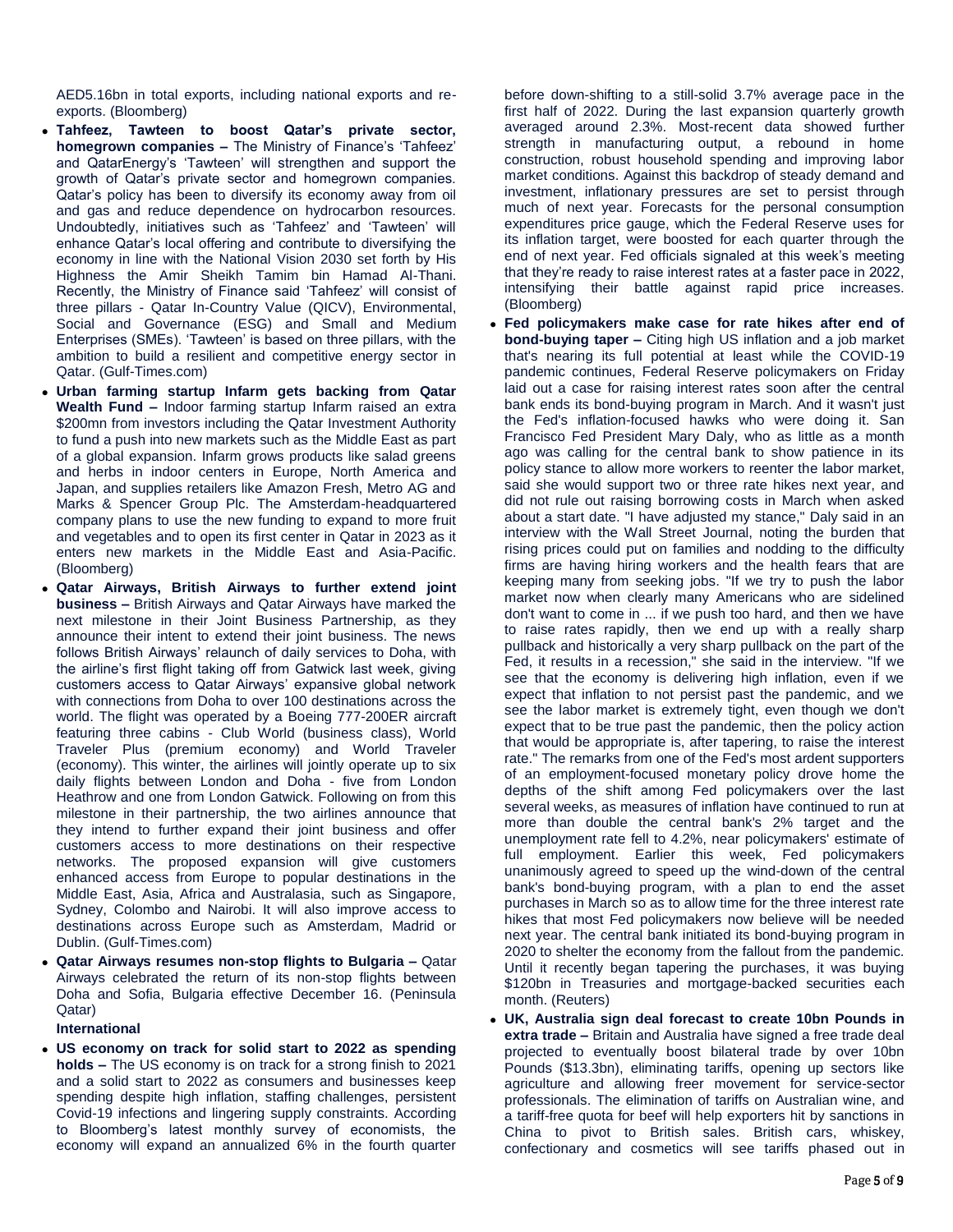Australia. "This is the most comprehensive and ambitious free trade agreement that Australia has concluded, other than with New Zealand," Australia's Prime Minister Scott Morrison and Trade Minister Dan Tehan said in a joint statement. China is Australia's largest trading partner, but a diplomatic dispute led to Beijing imposing sanctions on a raft of Australian agricultural products last year. This prompted the Morrison government to urge exporters to reduce their reliance on China. The agreement with Britain would "further strengthen the special relationship between our two countries", Morrison said. Treasurer Josh Frydenberg on Friday said Australia had been subjected to "economic coercion" by China, but argued the Asian giant would continue to need its iron ore, the country's single biggest export earner. Speaking at a Reuters Breakingviews event, Frydenberg said Australian exporters have been "very effective in finding new markets for our products". Tariffs will be eliminated on 99% of Australian goods exported to Britain, valued at A\$9.2bn (\$6.60bn), with A\$43mn in duties removed from Australian wine. (Reuters)

- **Central bank: French economic rebound, inflation to moderate next year –** French growth and inflation will moderate in 2022 after a faster than expected recovery this year, after which a tighter labor market will boost wages, the French central bank forecast on Sunday. The Eurozone's second-biggest economy is set to grow 6.7% this year, the Bank of France said in its latest long term outlook, raising its forecast up from 6.3% previously. The post-pandemic economy's momentum would wane next year, with growth slowing to 3.6% and easing back further to 2.2% in 2023 and 1.4% in 2024, the central bank said. It also said that inflation, driven largely by high energy prices, would peak at the end this year at around 3.5% before returning to below 2% at the end of 2022. After that, the central bank expects inflation to settle at 1.7% in 2023-2024, a rate that would be above the low inflation seen in the years preceding the COVID pandemic and closer to rates seen before the 2007- 2008 financial crisis, the central bank said. As current supplychain difficulties subsided, prices of manufactured goods were seen peaking next year before returning to their long-term average close to zero. Meanwhile, prices for services would gradually pick up, reaching 2.7% in 2024 as a tighter labor market boosted workers' salaries, painting an inflation scenario similar to what was seen in the years from 2002 to 2007, the central bank said. It forecast that unemployment would ease from 7.8% on average this year to 7.7% by the end of 2024. Meanwhile private sector wage gains would reach 4% next year before slipping back to 3% afterwards, which would still be higher than levels seen in the decade preceding the pandemic. (Reuters)
- **India outlines \$10bn plan to woo global chip makers –** India has approved a \$10bn incentive plan to attract semiconductor and display manufacturers, its technology minister said, as part of a deepening push to establish the country as a global electronics production hub. Under the plan, India's government will extend fiscal support of up to 50% of a project's cost to eligible display and semiconductor fabricators, the government said in a statement. Israel's Tower Semiconductor, Taiwan's Foxconn and a consortium from Singapore have shown interest in setting up chip factories in India while Vedanta Group was keen to set up a display plant, a government source told Reuters. Tower, Foxconn and Vedanta did not immediately respond to requests for comment. "The program will usher in a new era in electronics manufacturing by providing a globally competitive incentive package to companies in semiconductors and display manufacturing as well as design," the government statement said. The drive comes as some companies look to diversify their manufacturing bases beyond China due to the

ongoing trade war between Washington and Beijing and is a sign India is trying to move up the electronics value chain. India's plan to incentivize semiconductor manufacturing also comes at a time when automakers and tech companies around the world are grappling with a global chip shortage. New Delhi also approved an incentive plan to support 100 local firms working on integrated circuit and chipset designs. Technology Minister Ashwini Vaishnaw told a news briefing the plan would help develop "the complete semiconductor ecosystem - from the design of semiconductor chips to their fabrication, packing and testing in the country". (Reuters)

 **Russian gas exports to Europe via Yamal pipeline fall again –** Russian natural gas deliveries to Germany through the Yamal-Europe pipeline have fell again on Sunday after rising briefly from Saturday levels, data from German network operator Gascade showed. By midday, flows at the Mallnow metering point on the German-Polish border were down to an hourly volume of around 370,000 kilowatt hours (kWh/h), falling from the levels of just over 4,000,000 kWh/h briefly seen during the day. The flows, a major route for Russian gas to Europe which bypasses Belarus, continued to fall from Saturday levels when they fell sharply to around 1,200,000 kWh/h from an average of between 9,000,000 to 12,000,000 kWh/h seen in December. It was not immediately clear why the flows were down. Russian gas exporter Gazprom did not reply to a request for comment. Russian gas supplies to Europe are closely tied with levels of gas in Gazprom's storage at home. The company this week started to lift gas from its underground facilities in central Russia, with peak consumption expected in a month. Gazprom sends gas to Europe via a number of routes and is booking extra capacity - or volumes which come on top of firm contracts - at auctions for delivery via Ukraine and to Germany via the Yamal route. Gazprom booked no extra supplies via the Yamal pipeline at a monthly auction for December delivery and is taking small export capacity at daily auctions from time to time when it sees requests from customers. (Reuters)

# **Regional**

- **Report: Fixed income issuances in GCC top \$145bn in 2021 –** Fixed income issuances in the GCC as of mid-December-2021 stood at \$145.5bn as compared to \$150.4bn in issuances last year, said Kamco, a Kuwait-based financial powerhouse. The decline was mainly led by better fiscal position of the regional governments backed by elevated oil prices, according to Kamco's latest GCC Fixed Income Market Update. (Zawya)
- **Saudi 2022 inflation seen within a range of 1% to 2%, given no change in VAT –** The annual rate of consumer inflation in Saudi Arabia has averaged 3.3% in the year through November 2021, according to data compiled by Arab News. However, several organizations expect it to be in the lower range of 1-2% next year. The 3.3% rate is exactly where the indicator was seen during the same period a year ago, so the yearly inflation rate for full year 2021 is set not to differ significantly from the full year average of 3.4% in 2020. (Zawya)
- **Saudi Arabia Oct total oil exports rise to 8.26mn bpd –** Saudi Arabia's total oil exports in October rose to 8.26mn bpd, their highest since April 2020, from 7.84mn bpd in September, official data showed on Thursday. Monthly export figures are provided by Riyadh and other members of the OPEC to the Joint Organizations Data Initiative (JODI), which published them on its website. (Reuters)
- **Saudi Arabia continues to reduce holdings of US treasuries in October –** Saudi Arabia's holdings of US treasury bonds shrank by \$17.7bn (13.2%) to \$116.5bn in October this year from \$134.2bn in the same month in 2020, according to official data. The country's holdings in October were down by nearly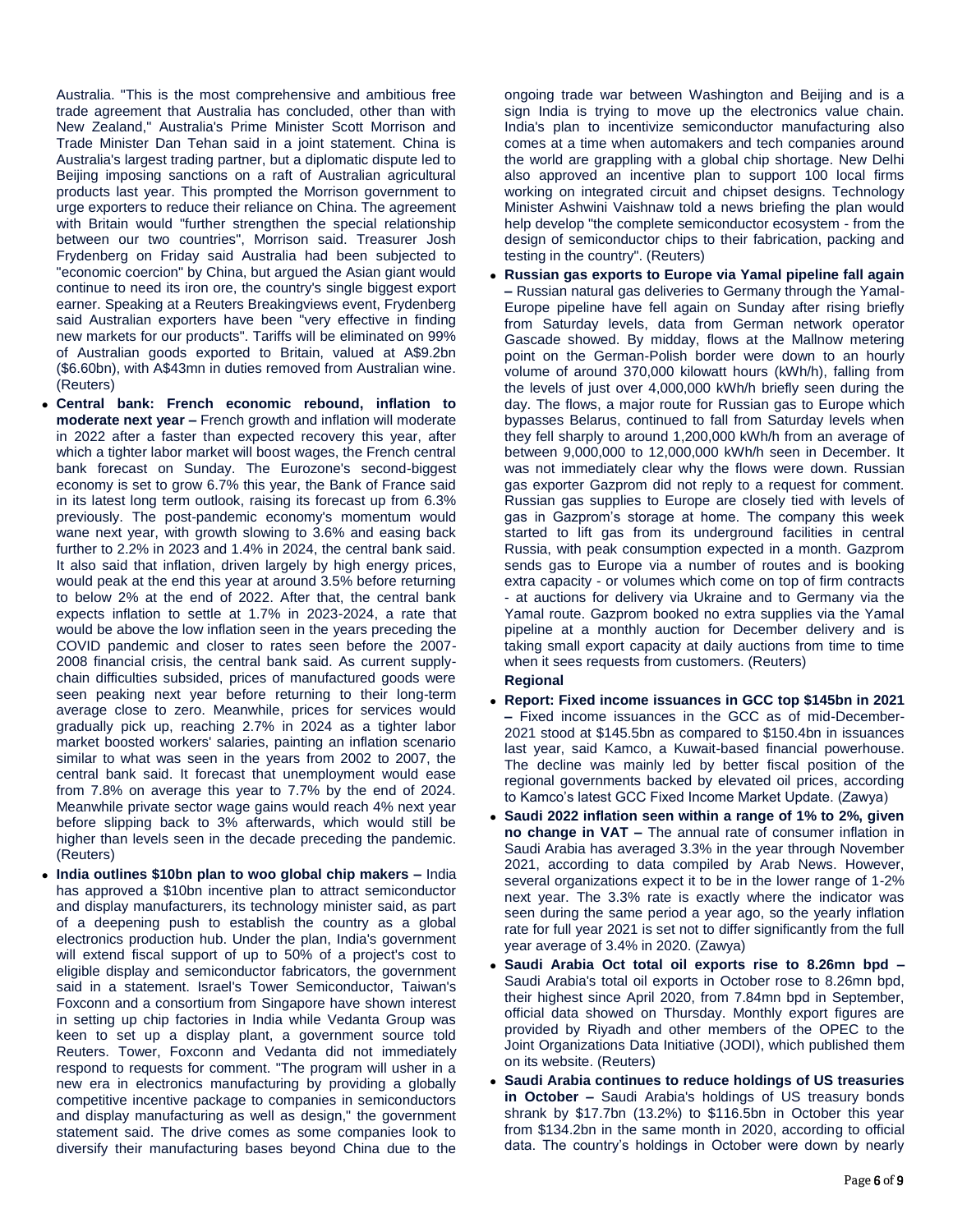\$20bn when compared to the end of 2020. On a monthly basis, the Kingdom reduced its holdings of the US debt instruments by \$7.8bn (6.3%) compared to \$124.3bn in September. (Zawya)

- **Saudi's TAQA buys Norway's Target Intervention –** Saudi Arabia's Industrialization and Energy Services Company, or TAQA, acquired Norwegian well technology company Target Intervention for an undisclosed sum. The Norway-based company develops real-time coiled tubing tool solutions to optimize well intervention treatments for improved reservoir productivity and injectivity. The acquisition comes as part of TAQA's strategy to expand its Oilfield Services portfolio, the company said in a statement. (Zawya)
- **Saudi food delivery firm Jahez IPO set to raise over \$428mn –** Saudi online food delivery firm Jahez International Co. for Information Systems Technology, or Jahez, has priced its initial public offering at SR850 per share on the Nomu-Parallel Market. The offer price implies a market valuation of 8.9bn riyals as the company sells 1.89mn shares, or 18% of the share capital, to raise SR1.6bn (\$428.4mn). (Zawya)
- **Saudi ACWA Power unit signs \$108mn PPAs with Uzbekistan wind farm –** Saudi Arabia's ACWA Power affiliate, ACWA Power Wind Karatau, has signed power purchase agreements (PPAs) worth \$108mn with Nukus Wind JSC National Electric Grid of Uzbekistan (NEGU) for its 100 megawatt (MW) Nukus wind project in Uzbekistan. ACWA Power, which is partly owned by Saudi Arabia's sovereign Public Investment Fund, said in a bourse filing on Sunday that its unit won the 25-year contract after proposing a tariff of \$2.5695/kilowatt hour (kwh). (Zawya)
- **Saudi's Walaa secures \$5mn insurance deal with STC –** Saudi Arabia's Walaa Cooperative Insurance Co. on Wednesday signed an insurance policy with Saudi Telecom Company (STC) with a total value of SR19mn (\$5mn) to provide Public Offering of Securities Insurance (POSI) coverage. The contract period is for six years from December 15, 2021, the insurer said in a statement to the Saudi Stock Exchange (Tadawul). (Zawya)
- **Saudi Arabia launches SR75bn jeddah central project –** Saudi Arabia's Crown Prince Mohammed Bin Salman announced the master plan and main features of the Jeddah Central Project with investments of SR75bn, state-run Saudi Press Agency reports. Public Investment Fund, local and international investors to finance the project, which aims to develop SR5.7mn square meters of land overlooking the Red Sea. Project was previously known as the New Jeddah Downtown. The Jeddah project is expected to achieve an estimated added value of SR47bn for the kingdom's economy by 2030. It will include an Opera house, museum, sports stadium, hotels and residential buildings. (Bloomberg)
- **Saudi Bahri CEO Aldubaikhi resigns effective April 1 –** National Shipping Company of Saudi Arabia CEO Abdullah Ali Aldubaikhi resigns effective April 1, 2022. Company names Ahmed Ali Alsubaey as CEO from April 1. (Bloomberg)
- **UAE Central bank extends Targeted Economic Support Scheme through June –** The UAE's central bank has extended several measures of its Targeted Economic Support Scheme (TESS) until June 30 to support the continued recovery of the country's economy, the bank said on Saturday. It said in a statement it was extending the TESS programme to support new lending and financing, as well as prudential relief measures regarding banks' capital buffers and liquidity and stable funding requirements. (Reuters)
- **UAE raises holdings of UAE treasuries by 82% in October –** The UAE's holdings of US treasury bonds surged by 82% YoY during October 2021, according to official data. The holdings of

the US treasuries amounted to \$53bn in October this year, compared to \$29bn in the same month in 2020. The US debt instruments have increased by 8.2% YoY to \$7.64tn in October from \$7.07tn. Saudi Arabia topped the Arab countries in the overall holdings of US treasuries with \$116.5bn in October, the lowest level in 2021. (Zawya)

- **Dubai property sales hit nearly \$5bn in November –** Expo 2020 is having a positive impact on Dubai property sales, with transaction volumes reaching close to \$5bn in November, making it the best month in almost eight years, the Dubai Land Department (DLD) said on Thursday. "It has been over 70 days since Expo2020 started, and the greatest show in the world may have had ripple effects on the Dubai real estate market as November 2021 showed the highest monthly sales figures in eight years," the government agency said in a statement. (Zawya)
- **Analysis: Dubai economy expected to see sustained growth in 2022 –** Dubai's economy is expected to see sustained economic growth in 2022 supported by an expected uptick in business activity in the tourism and retail sectors, according to an analysis from Dubai Chamber. In 2022, the UAE economy is projected to record an estimated annual GDP growth rate of 3.4%, thanks to the expected recovery in domestic demand, oil prices and the rebound in global demand for goods and services since mid-2020 onwards. (Zawya)
- **Dubai-based DEPA announces projects worth \$85.8mn –** Dubai-based interiors firm DEPA has confirmed two projects worth a combined total of AED315mn (\$85.8mn) in Jeddah, Dubai, and separately in Germany through its German-based key business unit Vedder. In the first announcement to Nasdaq today (Sunday), the company confirmed it had secured to superyacht interior projects worth AED165mn through Vedder, which specialises in yacht interiors. (Zawya)
- **ENBD REIT refinances entire debt with \$200mn syndicated facility –** ENBD REIT, a real estate investment trust set up by the asset management arm of Dubai's biggest lender, said on Thursday it has refinanced its entire debt with a syndicated facility worth \$200mn through Emirates NBD (ENBD.DU) and Commercial Bank of Dubai. The Murabaha facility, a shariahcompliant structure, was syndicated by Emirates NBD Capital, Emirates NBD's investment banking arm. ENBD REIT's debt facilities comprise \$45mn from Standard Chartered and \$150mn from Mashreq. Consolidating the outstanding debt will improve the REIT's capital structure and cut financing costs, it said. (Reuters)
- **Abu Dhabi Ports signs 5 strategic deals with Jordan's Aqaba Development Corp –** Abu Dhabi Ports on Sunday signed five strategic partnerships with Jordan's Aqaba Development Corporation including developing King Hussein International Airport, the UAE state news agency WAM reported on Sunday. The deals include a number of strategic agreements and a memorandum of understanding in the fields of tourism, transport, logistics and digital infrastructure in the city of Aqaba. (Reuters)
- **Alpha Dhabi may tap debt market for \$2.2bn investment plan –** Alpha Dhabi Holding, one of the United Arab Emirates' biggest public companies by value, may tap debt markets as part of plans to invest as much as AED8bn (\$2.2bn) in sectors ranging from hospitality to petrochemicals. The firm is looking for opportunities to deploy capital in private and public assets in the country as part of its new strategy, Chief Executive Officer Hamad Al-Ameri said in response to questions from Bloomberg. It will also explore investments across the Middle East and North Africa, the US, India and Pakistan. (Bloomberg)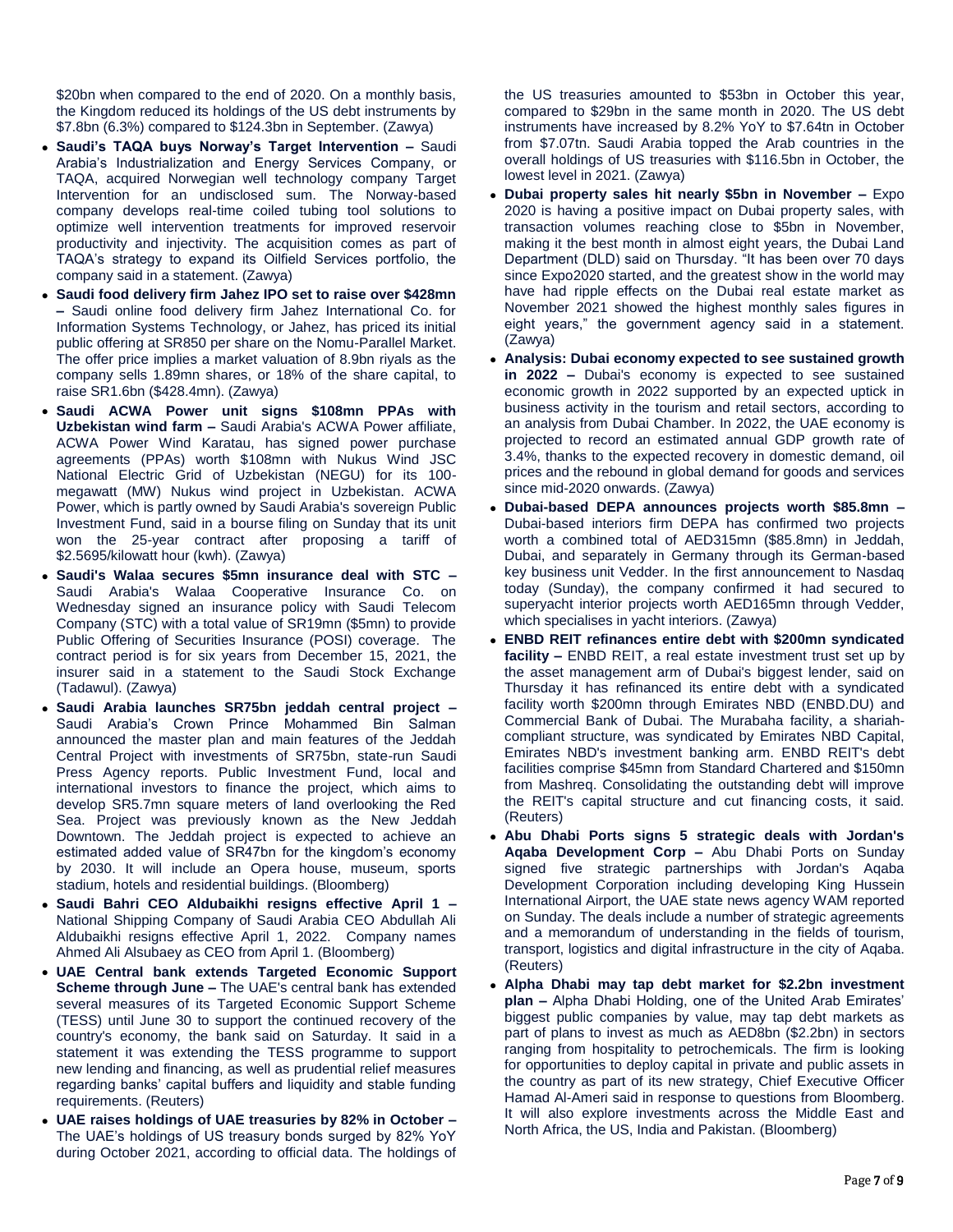- **Abu Dhabi, Greystar Strike \$2.9bn London rental homes deal –** The Abu Dhabi Investment Authority and private equity firm Greystar Real Estate Partners LLC are partnering to develop purpose-built rental housing around London and its suburbs in a deal valued at up to 2.2bn pounds (\$2.9bn). Greystar also confirmed that it is buying London rental housing business Fizzy Living from Metropolitan Thames Valley Housing, according to an emailed statement on Thursday. The purchase will see the US residential real estate investor taking over management of almost 1,000 homes. (Bloomberg)
- **Bobuyan Bank takes \$500mn loan from Asian banks –** Boubyan Bank has received a \$500mn three-year loan from a group of five Asian banks, the Kuwaiti lender said in a bourse filing. The murabaha facility was taken at a profit rate of 90bp over USD LIBOR, Boubyan Bank said in the filing published on Sunday and dated December 16. (Reuters)